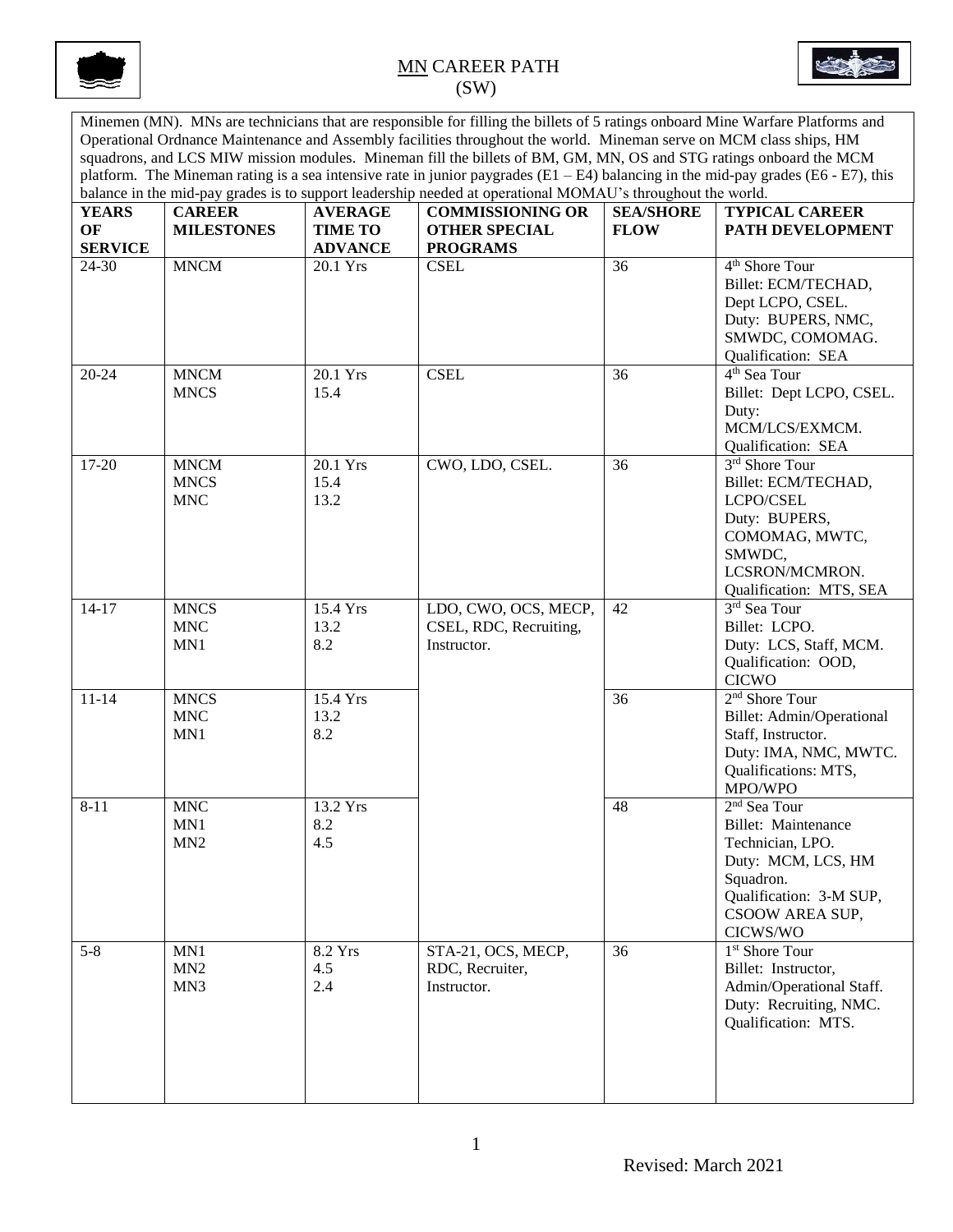



| <b>YEARS</b><br>OF<br><b>SERVICE</b> | <b>CAREER</b><br><b>MILESTONES</b>                                         | <b>AVERAGE</b><br><b>TIME TO</b><br><b>ADVANCE</b> | <b>COMMISSIONING OR</b><br><b>OTHER SPECIAL</b><br><b>PROGRAMS</b> | <b>SEA/SHORE</b><br><b>FLOW</b> | <b>TYPICAL CAREER</b><br><b>PATH DEVELOPMENT</b>                                                                                               |
|--------------------------------------|----------------------------------------------------------------------------|----------------------------------------------------|--------------------------------------------------------------------|---------------------------------|------------------------------------------------------------------------------------------------------------------------------------------------|
| $2 - 5$                              | MN2<br>M <sub>N</sub> 3                                                    | $4.5$ Yrs<br>2.4                                   | STA-21, Naval Academy,<br><b>NROTC</b>                             | 36                              | 1 <sup>st</sup> Sea Tour<br>Billet: Operator,<br>Maintenance Technician.<br>Duty: MCM, LCS.<br>Qualification: CSOSS,<br>DCPO, POOW, ESWS.      |
| $1+/-$                               | MN <sub>3</sub><br><b>MNSN</b><br><b>MNSA</b><br><b>Accession Training</b> | 9 Months                                           |                                                                    | N/A                             | Recruit Training and all<br>schools or training events<br>required to be completed<br>prior to reporting to their<br>first operational command |

Notes:

- 1. "A" School required.
- 2. Tour at BUPERS 3 as an Enlisted Community Manager or Enlisted Community Manager Technical Adviser are for high-performing E8s or E9s. It is a highly competitive tour requiring thorough understanding of the Rating and manning and manpower policies. ECMs handle multiple Ratings affecting thousands of Sailors, adjudicate Career Waypoints applications, develop and present advancement quotas, school quotas, accession and strength policies and initiatives for community health.
- 3. Tours at Littoral Combat Ship (LCS) Mission Module Detachments require special screening and have longer-than-normal training pipelines. Due to the unique and very specific billets LCS Sailors fill, they are often limited by billet and unable to earn qualifications their counterparts in the MCM billets.
- 4. The MN rating comprises a broad spectrum of Mine Warfare commands and equipment. If a candidate's record contains multiple or consecutive tours in a particular geographic location, it should not be viewed negatively, provided the candidate has progressed in billet complexity, professional development, and leadership responsibility. Likewise, those candidates who have demonstrated the ability to succeed in challenging assignments in diverse geographic locations, particularly overseas, may be viewed positively. Due to limited manning onboard most MCM platforms, any out-of-rate qualifications should also be seen favorably.

### **Considerations for advancement from E6 to E7**

1. LCS qualifications are driven by the billet assigned and may not be available due to billeting constraints. Ideal candidates should have completed a tour as a division or platoon LPO. Additional favorable qualifications include:

Sea Assignments by Type of Command (not in priority order):

- a. Onboard Avenger Class MCM ship
- CIC Watch Supervisor
- Minesweeping Safety Observer
- ATTT Member
- CSTT Member
- STT Member
- MNS Safety Observer
- Qualification /Certification board member
- Enlisted Surface Warfare Specialist (ESWS) board Member
- b. Onboard LCS MIW Detachment
- LCS Mission Planner
- Combat Systems Manager

2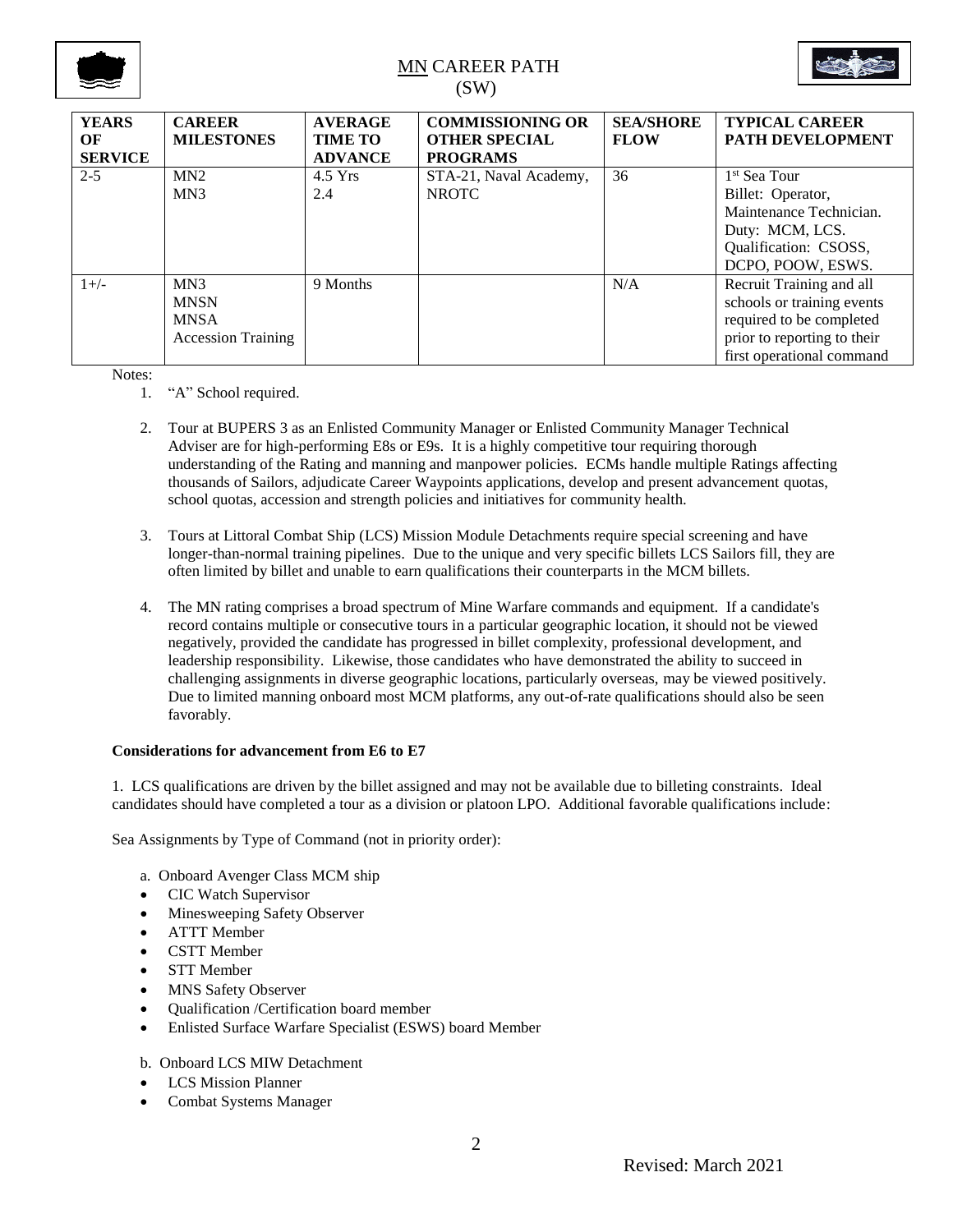



- Mission Bay Safety Observer
- ATTT Member (Only aboard training platforms)
- CSTT Member (Only aboard training platforms)
- STT Member (Only aboard training platforms)
- Qualification /Certification board member
- Enlisted Surface Warfare Specialist (ESWS) board member
- $\bullet$  Mission bay POIC
- c. Onboard Helicopter Mine-Countermeasures Squadrons
- Tactics Watch Officer
- d. Onboard EODMU/MDSU
- UUV Supervisor
- PMA Supervisor
- Small Boat Coxswain
- Expeditionary Warfare board member
- Load Planner
- Expeditionary Combat Skills
- 20K Forklift Qualification
- 15 Ton Stake Truck Qual
- MK 18 FOS UUV maintenance/operation
- e. Onboard MCMRON and MCMDIV Staffs
- Assistant BWO/Assistant BWC

Shore Assignments by Type of Command (not in priority order):

- a. Onboard MWTC, EOD TEU, LTF, ATG and any training command
- MTS/ATS
- Training Team Leader
- b Onboard SMWDC MIW Det
- Advanced MIW Evaluator Instructor
- Integrated Mine Countermeasures Course (IMC) Mentor/Assessor
- MIW Data Collector

c. Onboard NMC Dets

- MK 62/63/65/67 Quality Assurance Safety Observer (QA/SO)
- Qualification/Certification board member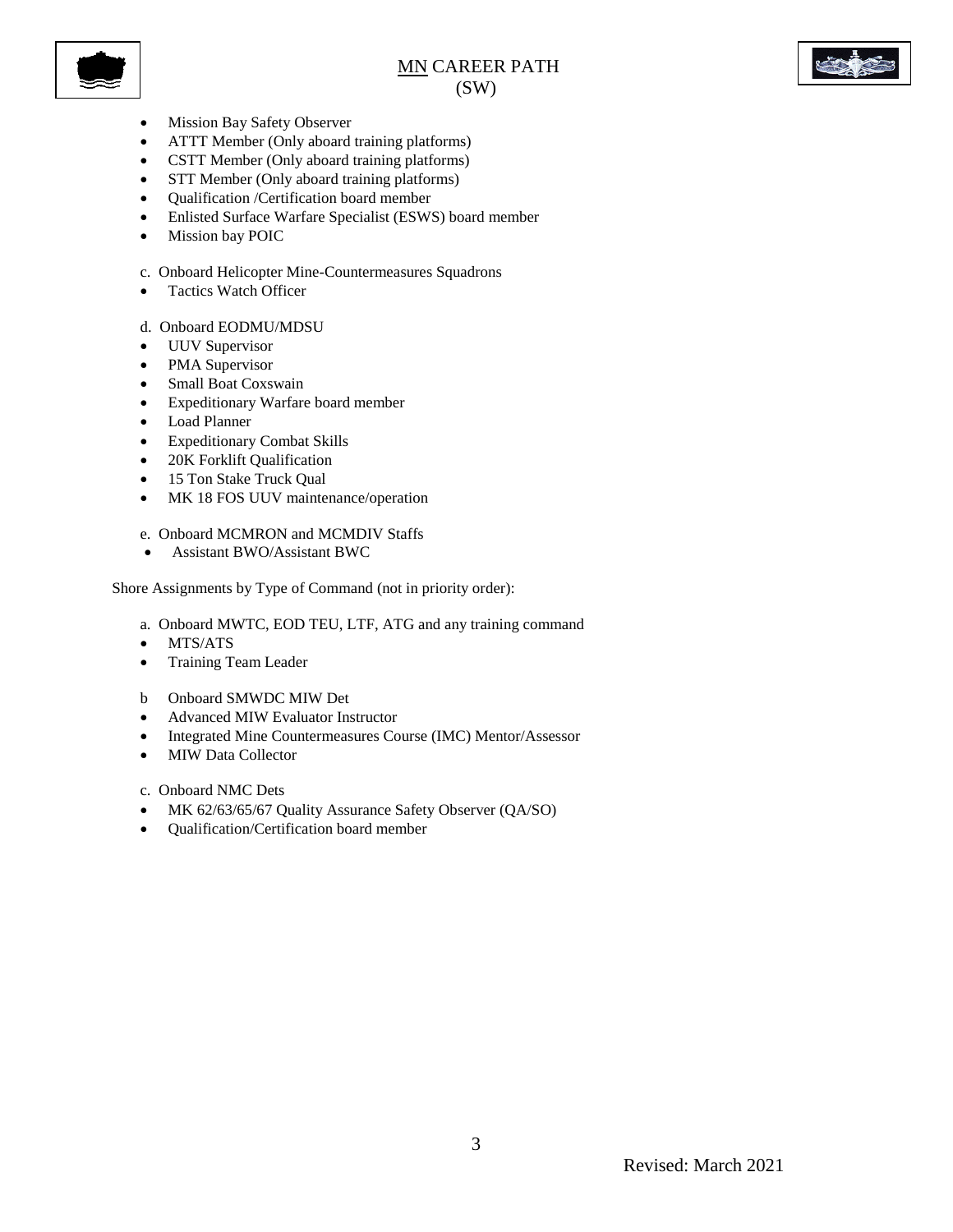



### **Considerations for advancement from E7 to E8**

1. LCS qualifications are driven by the billet assigned and may not be available due to billeting constraints. Ideal candidates should have completed a tour as a division or platoon LCPO at sea, shore or staff assignments. Additional favorable qualifications include.

Sea Assignments by Type of Command (not in priority order):

- a. Onboard Avenger Class MCM ships
- CIC Watch Officer
- ATTT Lead
- CSTT Lead
- STT Lead
- Minesweeping CPOIC

b. Onboard LCS MIW Detachment

- LCS MIW Evaluator
- $\bullet$  3MC
- ATTT Leader (Only aboard training platforms)
- CSTT Leader (Only aboard training platforms)
- STT Leader (Only aboard training platforms)

c. Onboard EODMU/MDSU

- UUV Supervisor
- PMA Supervisor
- $\bullet$  RSO
- d. Onboard MCMRON and MCMDIV Staffs
- Battle Watch Officer (BWO)/ Battle Watch Captain (BWC)

Shore Assignments by Type of Command (not in priority order):

- a. Onboard MWTC, EOD TEU, LTF, ATG and any training command
- MTS/ATS
- Training Team Leader
- b. Onboard SMWDC MIW Det
- Assistant Battle Watch Officer (ABWC)
- SWATT Team Member
- c. Onboard NMC Dets
- MK 62/63/65/67 Mine Production Officer
- Qualification/Certification board member

### **Considerations for advancement from E8 to E9**

1. LCS qualifications are driven by the billet assigned and may not be available due to billeting constraints. Ideal candidates should have completed a tour as a department LCPO or platoon LCPO at sea, shore or staff assignments. MCM class ships and some LCS class ships have only two Senior Chiefs stationed onboard. Normally this will be the CMDCS and the MNCS. This should be given consideration while comparing candidates. Additional favorable qualifications include:

Sea Assignments by Type of Command (not in priority order):